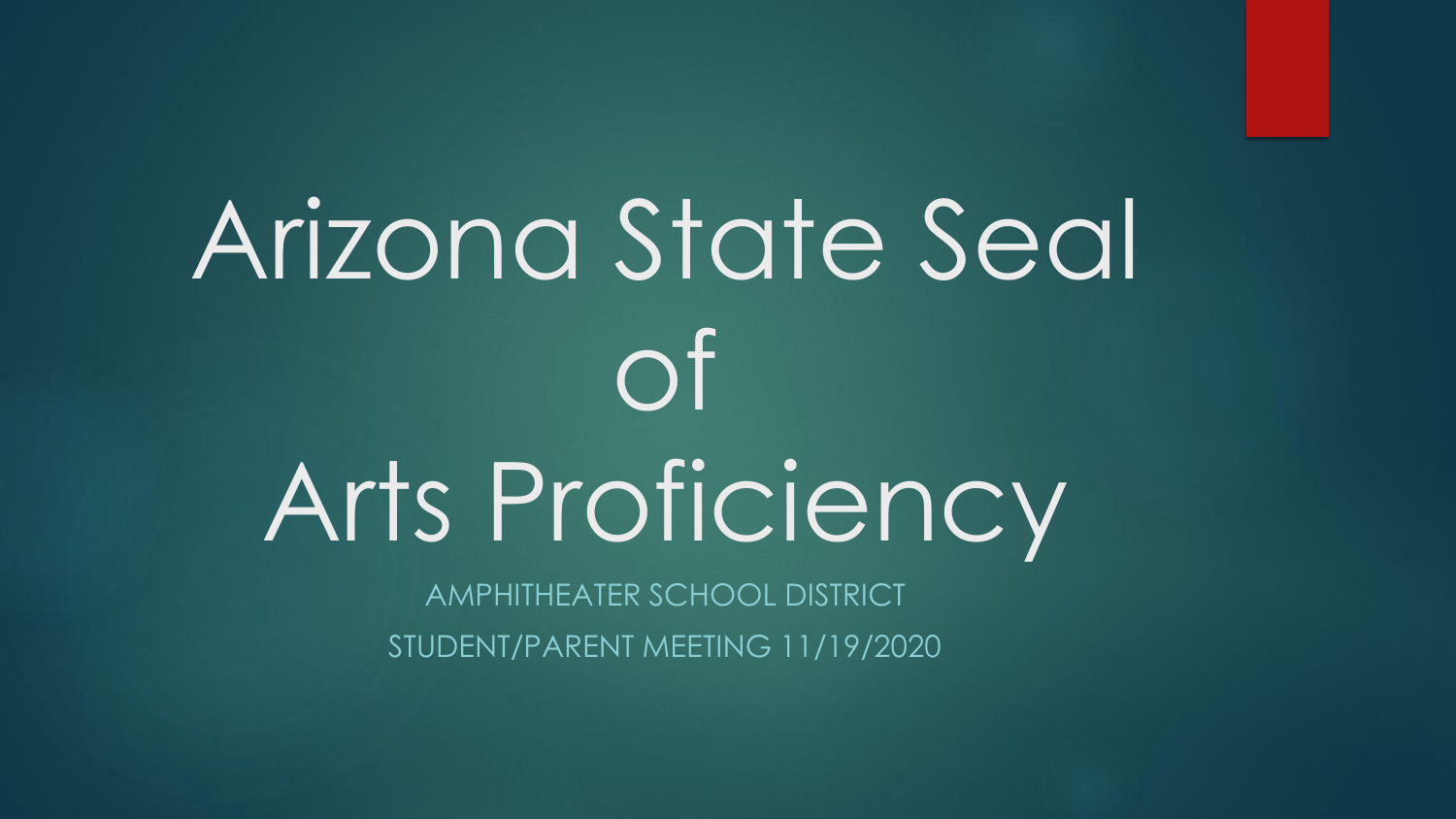### Fine Arts Seal Background

- ▶ Sponsored by Senator Paul Boyer, the bill SB1111 had bipartisan support and was signed into law by Governor Doug Ducey on May 14, 2019.
- ▶ The initiative was facilitated by the Arizona Department of Education's Title IV-A office, along with the Round Table Advisory Committee and parent advisory committees throughout the state.
- $\blacktriangleright$  The bill began as an opportunity to provide students with a pathway to career exploration in Arizona's Creative Industry, which accounted for 4.4 percent of all businesses (14,522 total) and 2.4 percent of all employees (74,688 in total) in Arizona in 2017, according to Americans For The Arts.
- ▶ The inaugural year saw 58 schools across 19 LEAs offer the Seal, and 591 High School Seniors graduated with the Seal in May 2020.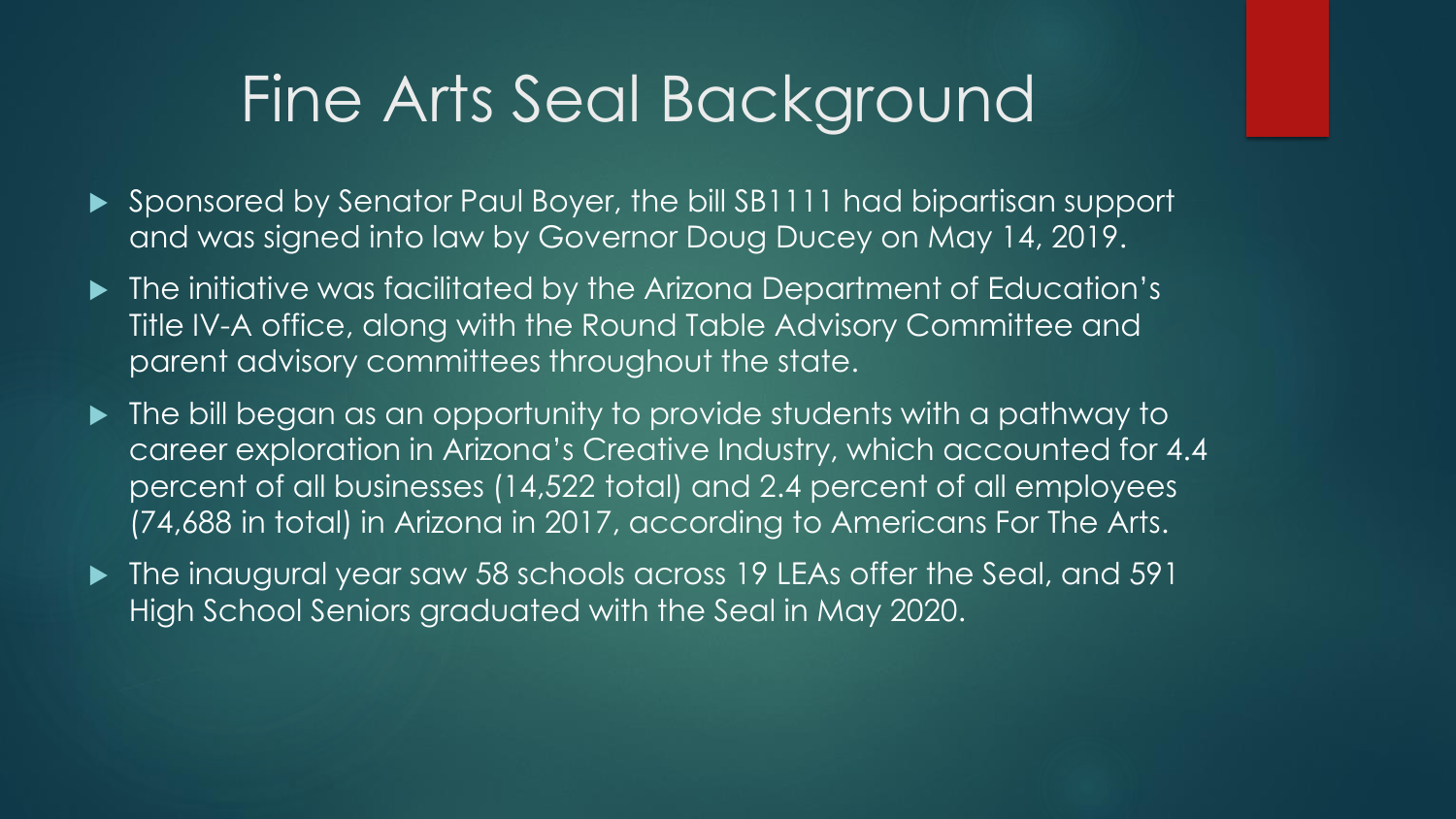### Amphitheater School District Plan

- The Amphitheater proposed plan was submitted and approved by the ADE Title IV-A office on October 2<sup>nd</sup>, and approved by the Amphi Governing Board on October 13<sup>th</sup>.
- Seniors at all three Amphitheater high schools will have the opportunity to complete the requirements. Amphi offers 52 Fine Arts and CTE/JTED courses that students can choose from, and they must pass each of the four courses counting towards the Seal with a "B" or better.
- Students must complete a total of 80 hours of related extracurricular activities (e.g. extracurricular rehearsals or performance, volunteering, community arts events, competing or volunteering at state-wide festivals). Hours from the previous 3 years can be retroactively included.
- The final component is a student capstone project in the form of an Online Portfolio using a Google Site or another website creation platform such as Weebly or Wix. Examples are available on the Student Procedures Packet and Application . The project must showcase student work in their desired discipline and sum up their experiences in the arts during their time in Amphitheater's Arts programs.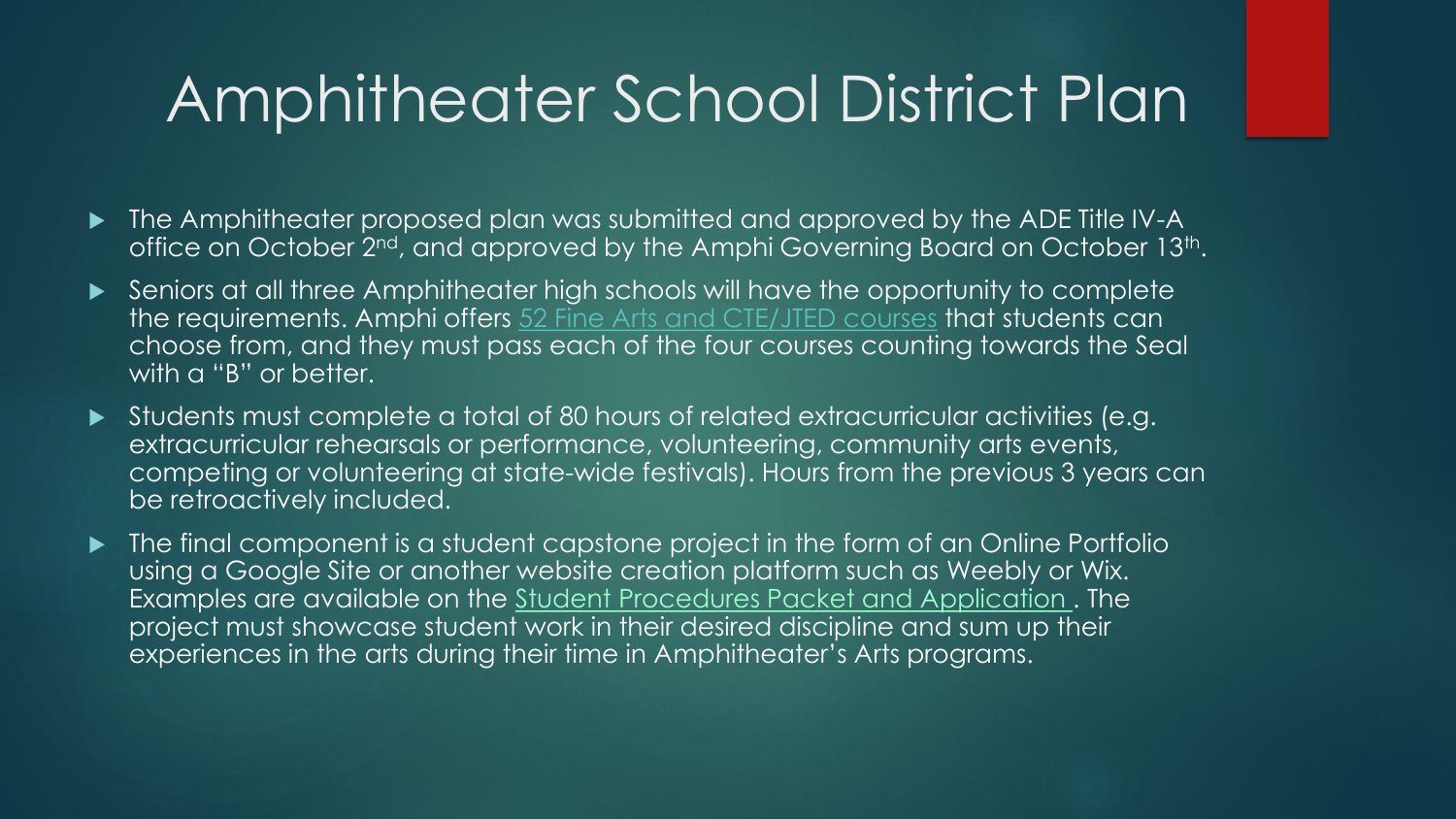### Timeline For Amphitheater Plan

- ▶ November 30, 2020 Students must select a mentor teacher and submit their application for the Seal to the teacher.
- ► February 12, 2021– Students must meet with their mentor teacher by this date for the first of two meetings discussing progress towards the Seal.
- $\blacktriangleright$  March 26, 2021 Students must complete all requirements by this date, and must meet with their mentor teacher one more time to confirm all prerequisites have been met to receive the diploma seal.
- April 16, 2021 The Amphi Fine Arts Seal coordinator must submit the Seal Achievement Report to the ADE for approval.
- ▶ May 3, 2021 Districts receive Diploma Seals for qualifying graduates.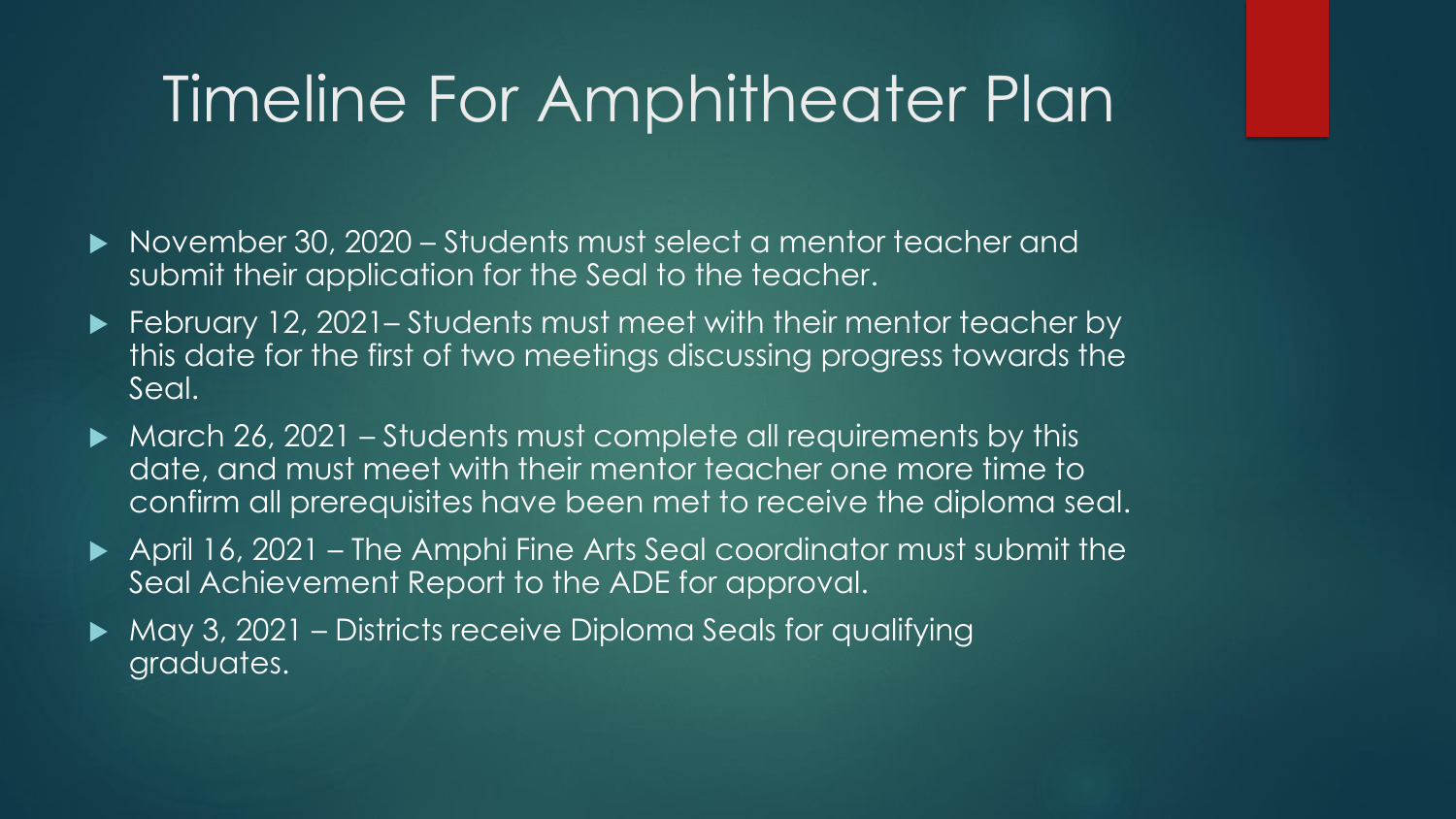### Student Responsibilities

- Meet with a mentor teacher (can be the teacher of your arts discipline) and discuss your plan for completing the seal. You must meet with your mentor teacher at least twice before the March 26 deadline.
- Verify eligibility with a school counselor to show a "B" or better in all qualifying classes for the Seal. If completing a credit in Spring 2021, 3rd quarter grades will be used to determine if a student is on track to complete the requirements for the Seal.
- Obtain signatures of adult supervisors in charge of extracurricular activities totaling 80 hours throughout the high school career.
- Begin to plan and create a Capstone Project to showcase your work as a scholar of the Fine Arts, adhering to the Capstone Rubric found on the Student Procedures Packet and Application.
- ▶ Complete the Capstone Project and 80 hours of extracurricular activities by March 26, 2021.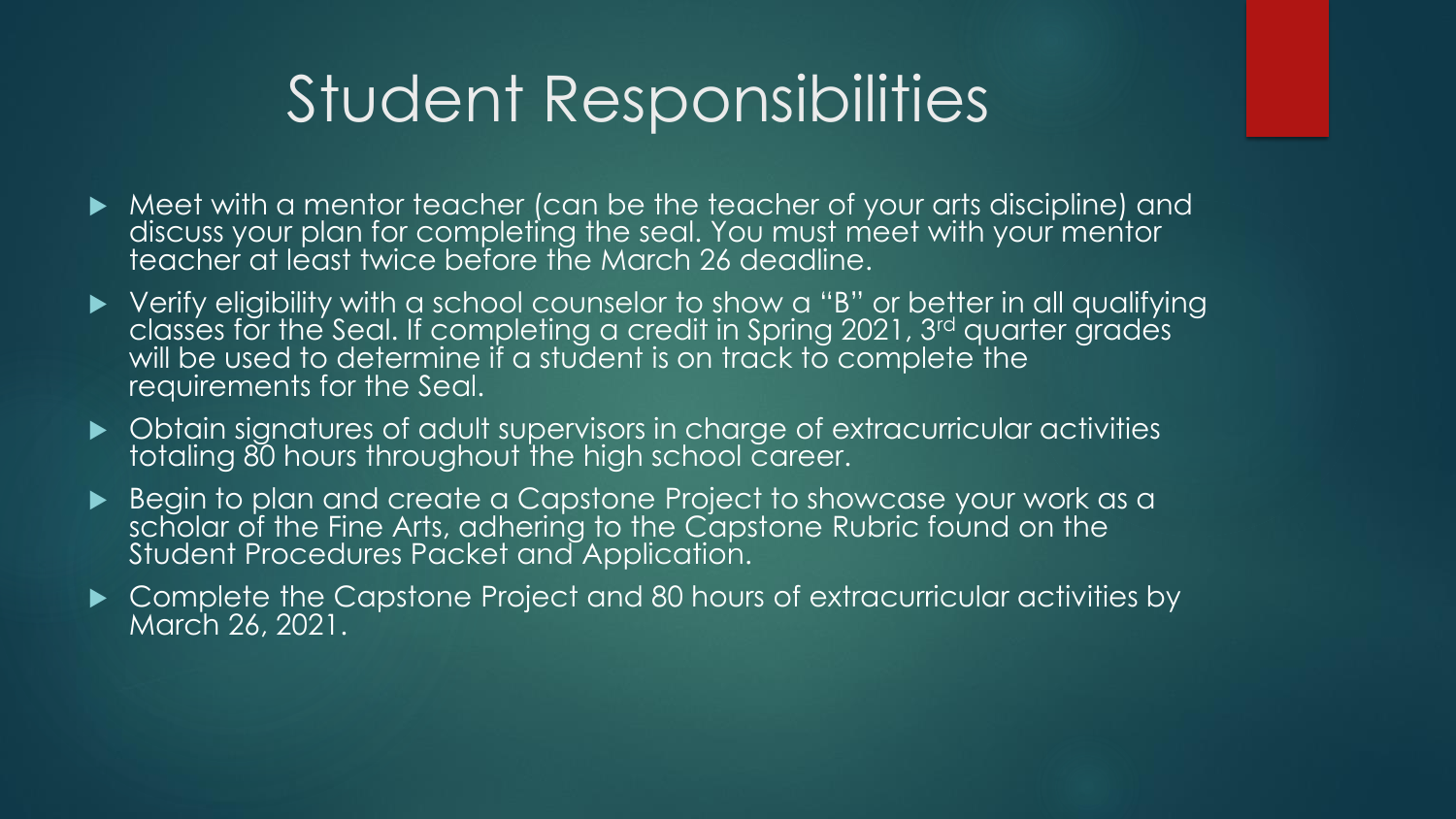# Teacher/Student Required Documents

- ▶ Student: Student Procedures Packet and Application due November 30, 2020 to Mentor Teacher.
- Student: Extracurricular Activities Tracking Sheet due March 26 2021, to mentor teacher.
- Student: Send a link of the completed Capstone Project website to mentor teacher due March 26, 2021.
- ▶ Teacher: Teacher Final Verification Page due to Fine Arts Seal coordinator on April 9, 2021.
- ▶ Coordinator: Seal Achievement Report submitted to ADE April 16, 2021.